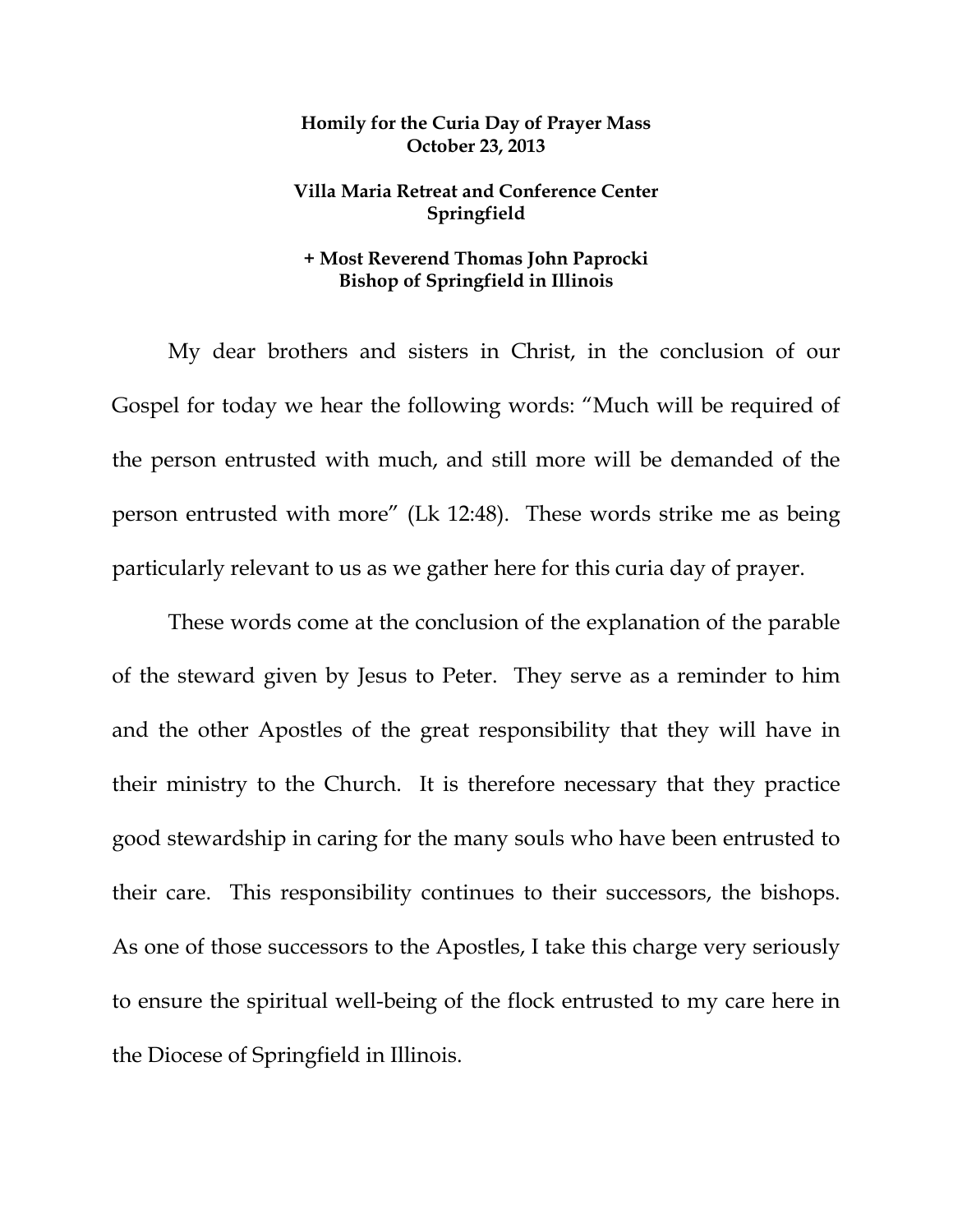The tasks of the bishop, as you well know, are many and it is impossible for me to attend to everything that needs to be done in serving the people of our diocese. For that reason, there are individuals and institutions that assist me "in the governance of the whole diocese, especially in guiding pastoral action, in caring for the administration of the diocese, and in exercising judicial power."1 This is what we refer to as the diocesan curia, of which all of you are a member.

This past August at the annual Bishop's Gift Society banquet for the beginning of the Annual Catholic Services Appeal, I commented that the faithful of the diocese are sometimes at a loss on how to describe what ACSA does and how it serves to support the many services which work to assist the faithful of our diocese in living out their faith. The danger is to see ACSA as just another way of asking for money without understanding how that money is applied. A similar danger can exist on the other side of the coin. We can, at times, become so focused on the ordinary tasks that we do on a daily basis in the curia that we fail to see the larger picture. It is therefore helpful for us to step back from time to time to be reminded that what we do in our daily lives is not just a set of disconnected tasks, but that they are all aligned to the one goal of serving the people of God in our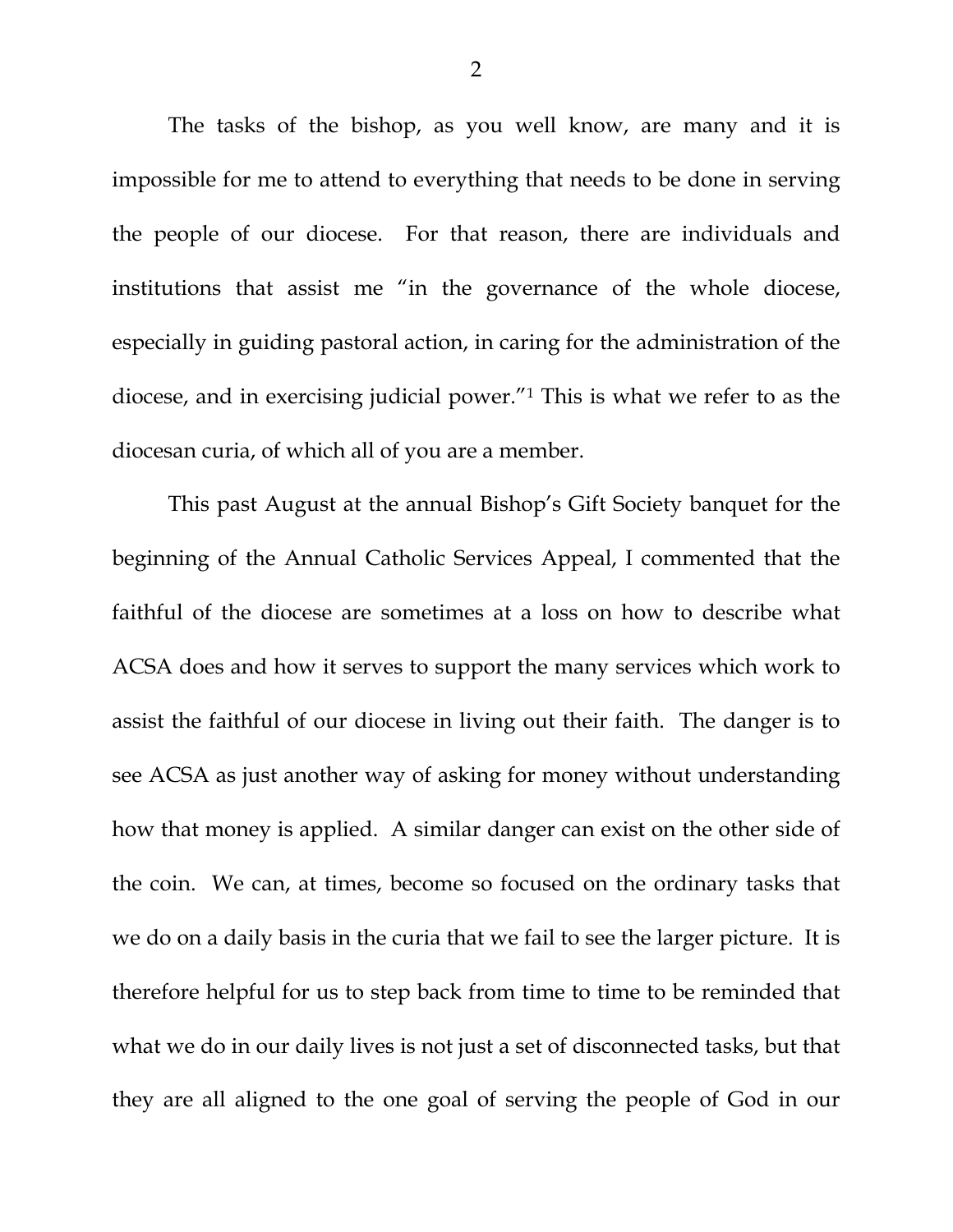diocese. When we look at it from this perspective, we can see how fitting these words of the Gospel are for us, for much has indeed been entrusted to us as we seek to provide for the spiritual well-being of the souls here in central Illinois.

Aware of this responsibility, we should be mindful that the Lord asks us to be good stewards of the many gifts that He has given to us so that we can share them with our people to assist them in their journey of faith. As a bishop, I am required to make an annual retreat for internal spiritual renewal so as to be a more effective steward in shepherding the people of God. By analogy, I think we could say that it is important for those who assist me in my leadership of the diocese to have an opportunity for a similar type of renewal. Having an opportunity such as this day of prayer is directed toward that end. I am also grateful to Monsignor Kemme, Vicar General and Moderator of the Curia, for his generosity in offering Mass on a regular basis at the pastoral center to assist in this renewal. I also encourage you to draw upon the spiritual practices of regular confession and daily prayer to assist you in your lives. In doing so, you will be better prepared to assist me and the Church in our mission to promote the growth of the faith in each individual and in our Catholic community.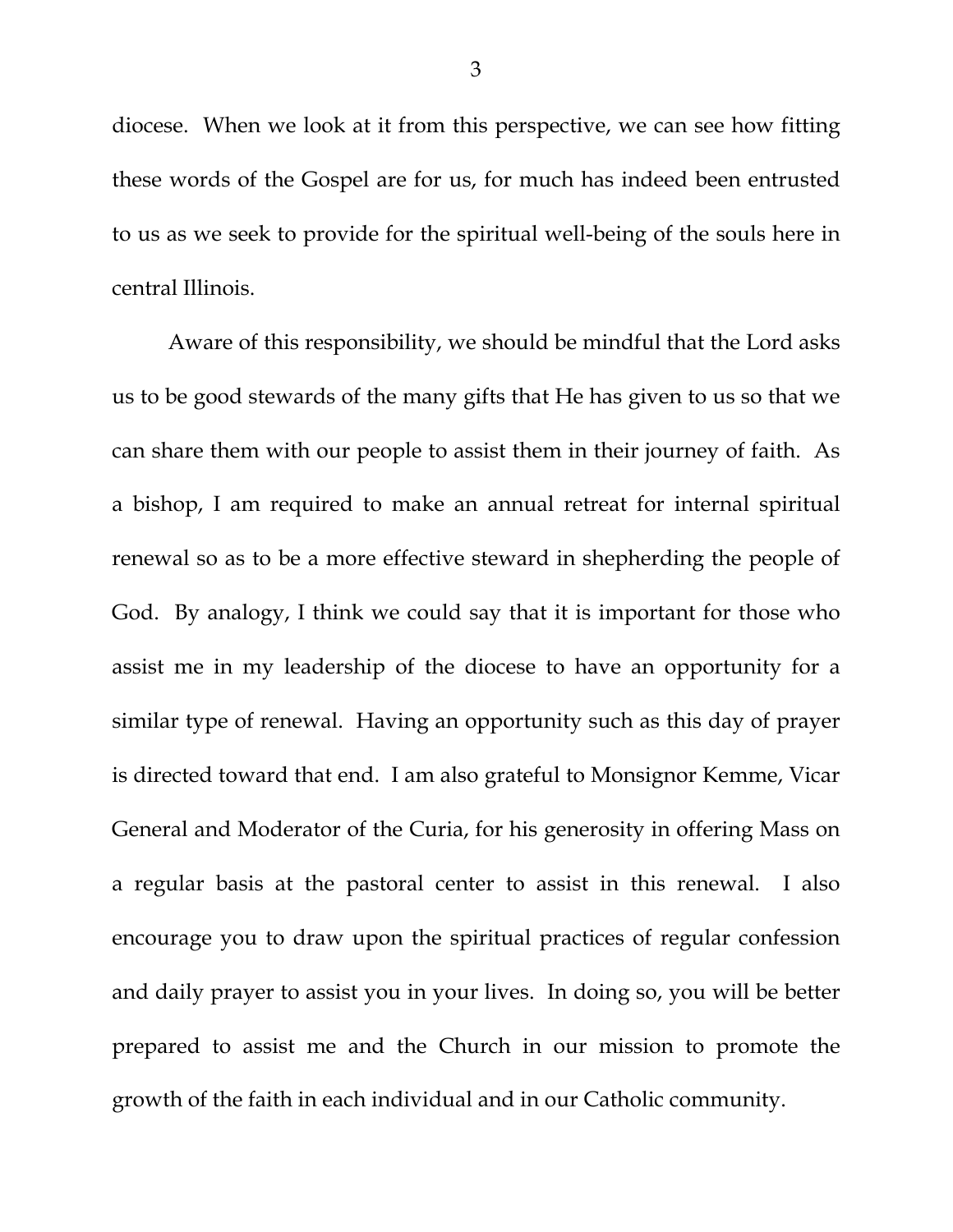By being rooted in our understanding of our participation in this mission entrusted to us through this interior renewal, we are also able to hear these words from the Gospel with a greater sense of peace. It can be tempting to feel anxiety when we hear words like this which speak about much being demanded of us. In reality, these words should serve as a reminder to take our responsibilities seriously, being diligent about the work we have been asked to do, but always doing so within the context of knowing the great privilege we have of serving our people. Our work, when seen as a whole, contributes to the sanctification of our people and to the advancement of truth and justice in our world, clearing the way for the Gospel to spread to all peoples. To put it more simply, we have the blessed opportunity to work each day for the preparation of the coming of the Kingdom and the salvation of souls. What could be more fulfilling than that?

As your bishop, I want to express my gratitude to all of you for the various ways that you assist me in my ministry. Your expertise in various areas of the life of the Church allow me to be more effective in ensuring that we are providing the best care possible for our people. It is my prayer that this day of prayer will be a time of renewal for all of you so that you